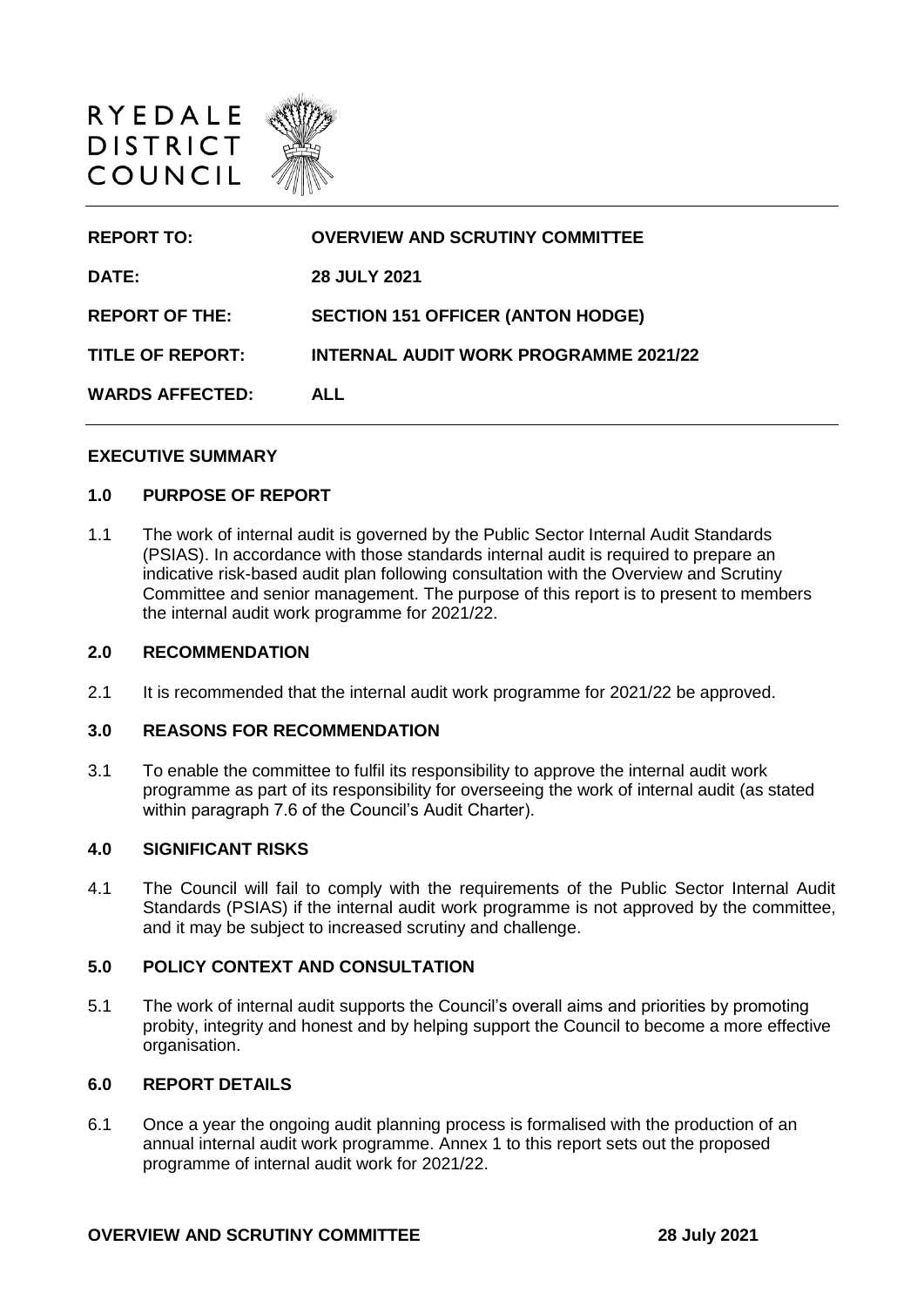- 6.2 The planned work is based on an initial assessment of risk undertaken by Veritau, alongside discussions with this committee and senior officers. The risk assessment process helps to ensure limited audit resources are prioritised towards those areas which are considered to be the most appropriate and / or which contribute the most to the achievement of the Council's priorities and objectives.
- 6.3 From 2021/22, Veritau has adopted a new flexible approach to audit planning. This reflects arrangements being introduced by internal audit teams across the local government sector, to help direct audit work to areas of greatest risk, or of most value on an ongoing basis. The new approach complements wider developments of the internal audit service which include an increased focus on data analytics and assurance mapping. These developments will help to provide broader assurance than has been possible previously.
- 6.4 Under the flexible planning approach an indicative programme will be presented at the beginning of the audit year (i.e. as shown in appendix A of annex 1). The indicative programme is a long list of areas of potential work which are considered the highest priority for audit, based on an initial assessment of risk. This will act as a guide for more detailed planning throughout the course of the year. It is expected that areas will drop out of the indicative programme, and new areas will be added, as the year progresses and internal audit's assessment of relative risks and priorities changes.
- 6.5 Using the indicative programme, internal audit will then determine work to be undertaken on an ongoing basis during the year, considering work to:
	- *"Do first"* work of the highest value, priority, or urgency
	- *"Do next"* work to be started after current audit work is completed
	- *"Do later"* work to be scheduled for consideration later in the year
- 6.6 Decisions on which category work falls into will be based on professional judgement, together with close communication with key client officers. The decision-making process will be guided by a number of considerations which will result in audit work being deemed a higher or relatively lower priority at the time of assessment. These include, for example, whether internal audit has recent audit assurance, where controls are changing and / or risks are increasing, and where the area allows internal audit to provide broader assurance.
- 6.7 The considerations outlined in paragraph 6.6 will be used on an ongoing basis to determine the audit work that will be carried out. The result of this is the development of a current assessment of programme priorities, as shown in appendix B of annex 1.
- 6.8 To ensure the Overview and Scrutiny Committee continues to have oversight of planned audit work, updates to the overall indicative programme (appendix A) and the current assessment of work to be undertaken (appendix B) will be presented as part of each internal audit progress report. This will enable the committee to understand the work that is currently planned and to provide input on the relative priorities of work to be carried out in the future.
- 6.9 So that this flexible approach still allows sufficient attention to be given to areas that are important to delivery of the annual opinion, internal audit has developed a set of 11 key assurance areas. These areas will be covered during the year to enable a comprehensive Head of Internal Audit opinion to be given on the framework of governance, risk management and control.
- 6.10 Total planned days for internal audit in 2021/22 are 225. This includes an allocation of days for review of key systems and service areas within the Council and also includes several engagements which are expected to be advisory in nature to support the Council with new and emerging priorities.

### **OVERVIEW AND SCRUTINY COMMITTEE 28 July 2021**